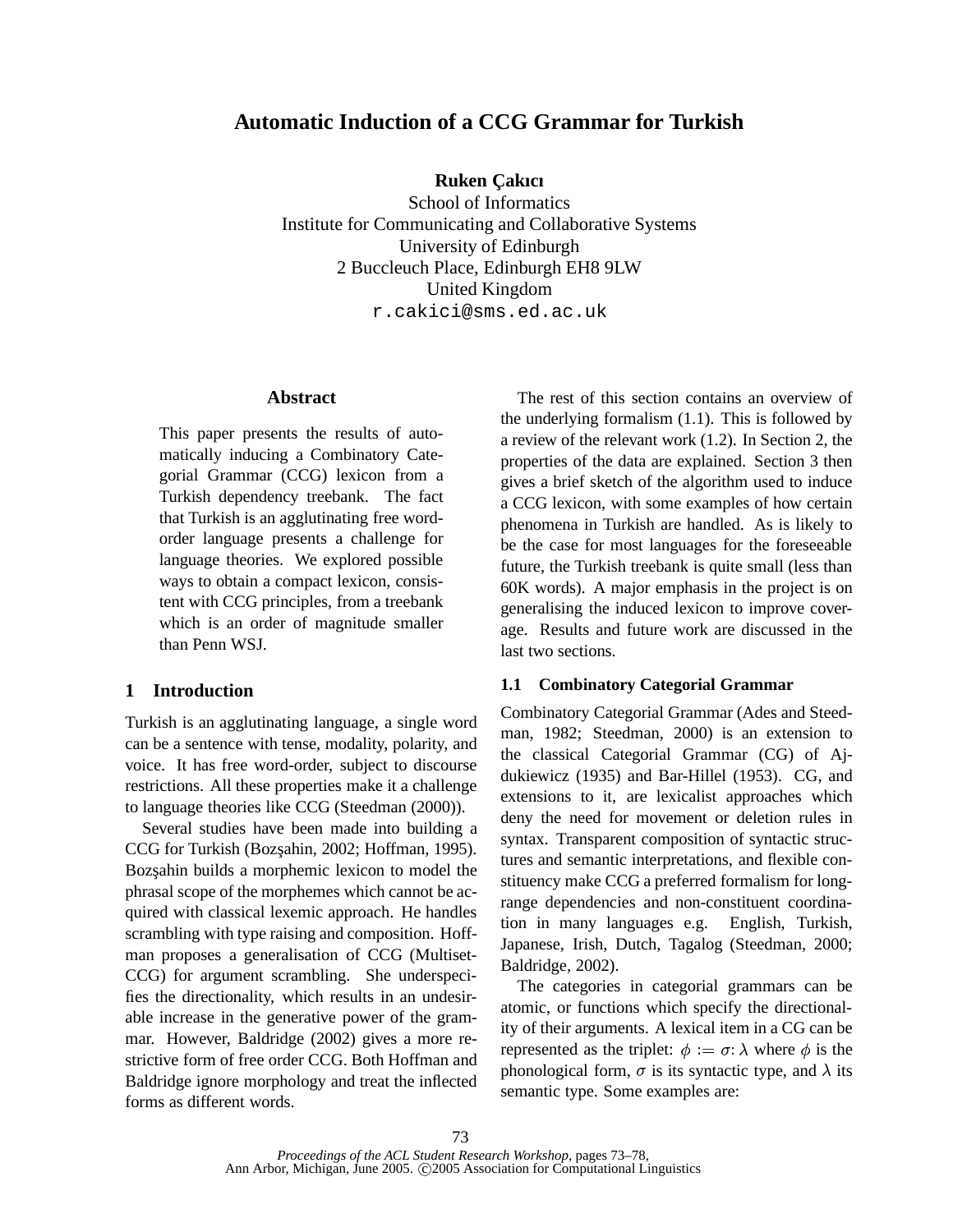(1)  $a. \;book := N:book$ b.  $oku := (S\backslash NP)\backslash NP$ :  $\lambda x.\lambda y$ .read  $xy$ 

In classical CG, there are two kinds of application rules, which are presented below:

(2) Forward Application  $(>)$ :  $X/Y: f \quad Y: a \quad \Rightarrow \quad X: fa$ Backward Application  $(<)$ :  $Y: a \quad X \backslash Y: f \quad \Rightarrow \quad X: fa$ 

In addition to functional application rules, CCG has combinatory operators for composition (**B**), type raising  $(T)$ , and substitution  $(S)$ .<sup>1</sup> These operators increase the expressiveness to mildly contextsensitive while preserving the transparency of syntax and semantics during derivations, in contrast to the classical CG, which is context-free (Bar-Hillel et al., 1964).

(3) Forward Composition  $(>\mathbf{B})$ :  $X/Y: f Y/Z: g \Rightarrow X/Z: \lambda x.f(gx)$ Backward Composition (<**B**):  $Y\setminus Z: q \quad X\setminus Y: f \quad \Rightarrow \quad X\setminus Z: \lambda x. f(qx)$ 

(4) Forward Type Raising (>T):  
\n
$$
X: a \Rightarrow T/(T \setminus X): \lambda f.f[a]
$$
  
\nBackward Type Raising (\n $X: a \Rightarrow T \setminus (T/X): \lambda f.f[a]$ 

Composition and type raising are used to handle syntactic coordination and extraction in languages by providing a means to construct constituents that are not accepted as constituents in other theories.

### **1.2 Relevant Work**

Julia Hockenmaier's robust CCG parser builds a CCG lexicon for English that is then used by a statistical model using the Penn Treebank as data (Hockenmaier, 2003). She extracts the lexical categories by translating the treebank trees to CCG derivation trees. As a result, the leaf nodes have CCG categories of the lexical entities. Head-complement distinction is not transparent in the Penn Treebank so Hockenmaier uses an algorithm to find the heads (Collins, 1999). There are some inherent advantages to our use of a dependency treebank that

only represents surface dependencies. For example, the head is always known, because dependency links are from dependant to head. However, some problems are caused by that fact that only surface dependencies are included. These are discussed in Section 3.5.

## **2 Data**

The METU-Sabancı Treebank is a subcorpus of the METU Turkish Corpus (Atalay et al., 2003; Oflazer et al., 2003). The samples in the corpus are taken from 3 daily newspapers, 87 journal issues and 201 books. The treebank has 5635 sentences.There are a total of 53993 tokens. The average sentence length is about 8 words. However, a Turkish word may correspond to several English words, since the morphological information which exists in the treebank represents additional information including part-ofspeech, modality, tense, person, case, etc. The list of the syntactic relations used to model the dependency relations are the following.

| 1.Subject     | 2. Object       | 3. Modifier     |
|---------------|-----------------|-----------------|
| 4.Possessor   | 5.Classifier    | 6.Determiner    |
| 7.Adjunct     | 8.Coordination  | 9. Relativiser  |
| 10. Particles | 11.S.Modifier   | 12. Intensifier |
| 13. Vocative  | 14. Collocation | 15. Sentence    |
| 16.ETOL       |                 |                 |

ETOL is used for constructions very similar to phrasal verbs in English. "Collocation" is used for the idiomatic usages and word sequences with certain patterns. Punctuation marks do not play a role in the dependency structure unless they participate in a relation, such as the use of comma in coordination. The label "Sentence" links the head of the sentence to the punctuation mark or a conjunct in case of coordination. So the head of the sentence is always known, which is helpful in case of scrambling. Figure 1 shows how (5) is represented in the treebank.

(5) Kapının kenarındaki duvara dayanıp bize baktı bir an. *(He) looked at us leaning on the wall next to the door, for a moment.*

The dependencies in Turkish treebank are surface dependencies. Phenomena such as traces and prodrop are not modelled in the treebank. A word

<sup>1</sup> Substitution and others will not be mentioned here. Interested reader should refer to Steedman (2000).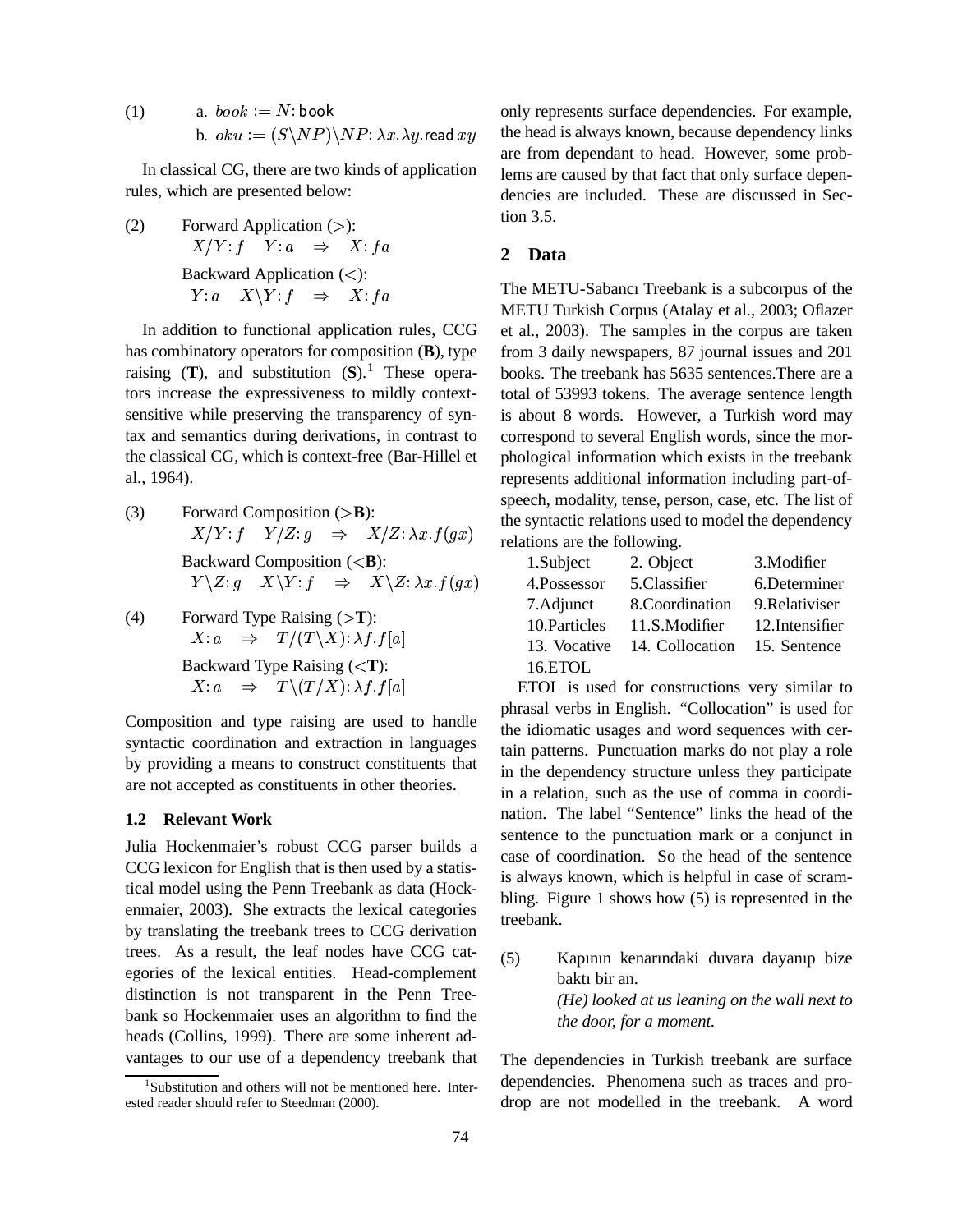

Figure 1: The graphical representation of the dependencies



Figure 2: The structure of a word

can be dependent on only one word but words can have more than one dependants. The fact that the dependencies are from the head of one constituent to the head of another (Figure 2) makes it easier to recover the constituency information, compared to some other treebanks e.g. the Penn Treebank where no clue is given regarding the head of the constituents.

Two principles of CCG, Head Categorial Uniqueness and Lexical Head Government, mean both extracted and in situ arguments depend on the same category. This means that long-range dependencies must be recovered and added to the trees to be used in the lexicon induction process to avoid wrong predicate argument structures (Section 3.5).

### **3 Algorithm**

The lexicon induction procedure is recursive on the arguments of the head of the main clause. It is called for every sentence and gives a list of the words with categories. This procedure is called in a loop to account for all sentential conjuncts in case of coordination (Figure 3).

Long-range dependencies, which are crucial for natural language understanding, are not modelled in the Turkish data. Hockenmaier handles them by making use of traces in the Penn Treebank (Hockenmaier, 2003)[sec 3.9]. Since Turkish data do not have traces, this information needs to be recovered from morphological and syntactic clues. There are no relative pronouns in Turkish. Subject and object extraction, control and many other phenomena are

marked by morphological processes on the subordinate verb. However, the relative morphemes behave in a similar manner to relative pronouns in English (Çakıcı, 2002). This provides the basis for a heuristic method for recovering long range dependencies in extractions of this type, described in Section 3.5.

```
recursiveFunction(index i, Sentence s)
heacat = findheadscat(i)//base case
if myrel is "MODIFIER"
     handleMod(headcat)
elseif "COORDINATION"
     handleCoor(headcat)
elseif "OBJECT"
     cat = NPelseif "SUBJECT"
     cat = NP[nom]elseif "SENTENCE"
     cat = S.
.
if hasObject(i)
     combCat(cat,"NP")
if hasSubject(i)
     combCat(cat,"NP[nom]")
//recursive case
     forall arguments in arglist
           recursiveFunction(argument,s);
```
Figure 3: The lexicon induction algorithm

### **3.1 Pro-drop**

The subject of a sentence and the genitive pronoun in possessive constructions can drop if there are morphological cues on the verb or the possessee. There is no pro-drop information in the treebank, which is consistent with the surface dependency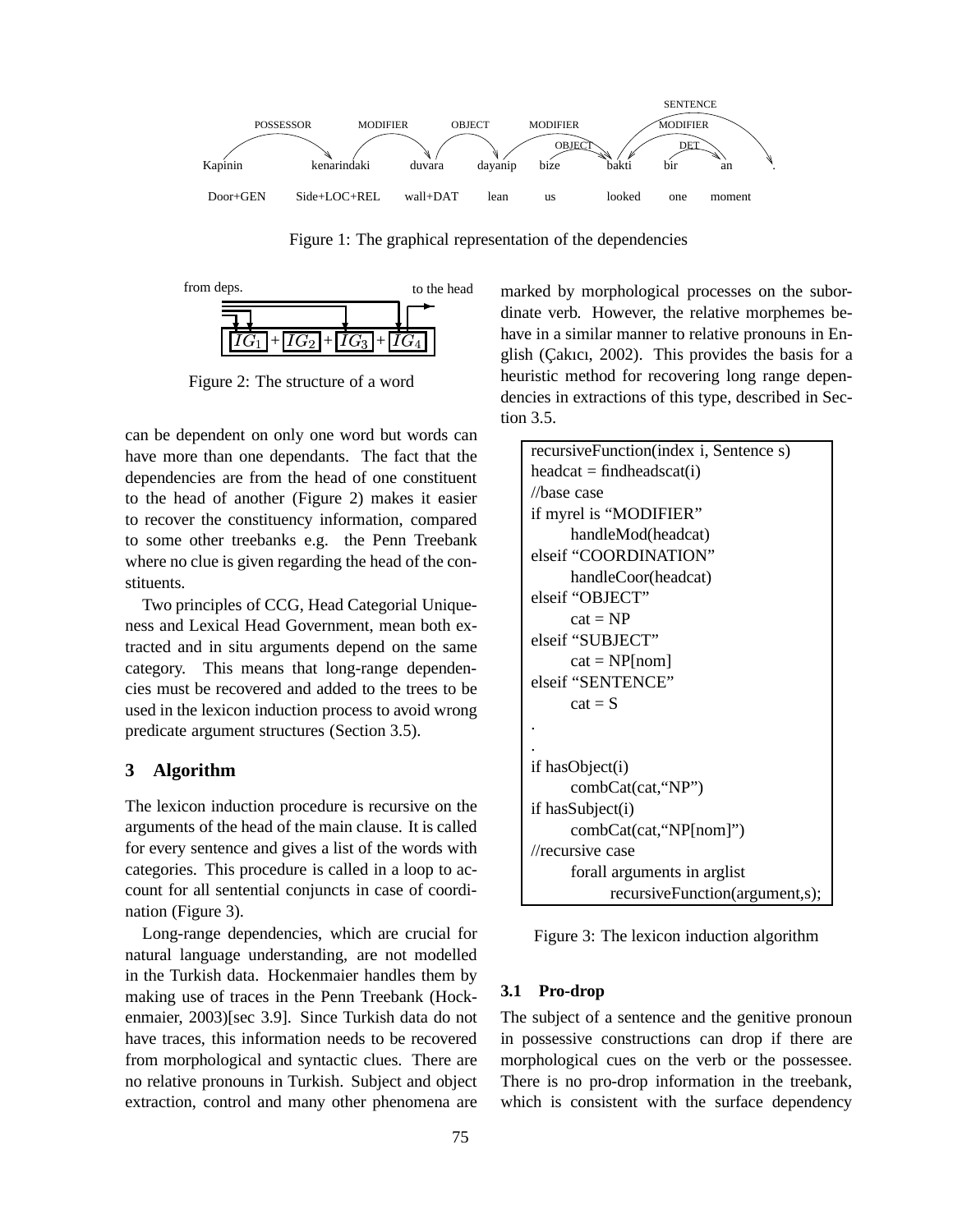approach. A *[nom]* (for nominative case) feature is added to the NPs by us to remove the ambiguity for verb categories. All sentences must have a nominative subject.<sup>2</sup> Thus, a verb with a category *S NP* is assumed to be transitive. This information will be useful in generalising the lexicon during future work (Section 5).

|              | original         | pro-drop         |
|--------------|------------------|------------------|
| transitive   | $(S\NP[nom])\NP$ | $S\backslash NP$ |
| intransitive | $S\NP[nom]$      |                  |

# **3.2 Adjuncts**

Adjuncts can be given CCG categories like *S/S* when they modify sentence heads. However, adjuncts can modify other adjuncts, too. In this case we may end up with categories like (6), and even more complex ones. CCG's composition rule (3) means that as long as adjuncts are adjacent they can all have *S/S* categories, and they will compose to a single *S/S* at the end without compromising the semantics. This method eliminates many gigantic adjunct categories with sparse counts from the lexicon, following (Hockenmaier, 2003).

(6) daha:= $(((S/S)/(S/S))/(S/S)/(S/S/)))/$ *(((S/S)/(S/S))/((S/S)/(S/S))) 'more'*

#### **3.3 Coordination**

The treebank annotation for a typical coordination example is shown in (7). The constituent which is directly dependent on the head of the sentence, "zıplayarak" in this case, takes its category according to the algorithm. Then, conjunctive operator is given the category  $(X \ X) / X$  where *X* is the category of "zıplayarak" (or whatever the category of the last conjunct is), and the first conjunct takes the same category as *X*. The information in the treebank is not enough to distinguish sentential coordination and VP coordination. There are about 800 sentences of this type. We decided to leave them out to be annotated appropriately in the future.

| Mod.          |    | Coor.            | Mod. | Sentence | tive        |
|---------------|----|------------------|------|----------|-------------|
| $(7)$ Koşarak | ve | zıplayarak geldi |      |          | of $\alpha$ |
|               |    |                  |      |          |             |

### *He came running and jumping.*

 $2$ This includes the passive sentences in the treebank

### **3.4 NPs**

Object heads are given *NP* categories. Subject heads are given *NP[nom]*. The category for a modifier of a subject NP is *NP[nom]/NP[nom]* and the modifier for an object NP is *NP/NP* since NPs are almost always head-final.

### **3.5 Subordination and Relativisation**

The treebank does not have traces or null elements. There is no explicit evidence of extraction in the treebank; for example, the heads of the relative clauses are represented as modifiers. In order to have the same category type for all occurences of a verb to satisfy the Principle of Head Categorial Uniqueness, heuristics to detect subordination and extraction play an important role.

(8) Kitabı okuyan adam uyudu. Book+ACC read+PRESPART man slept. *The man who read the book slept*

These heuristics consist of morphological information like existence of a "PRESPART" morpheme in (8), and part-of-speech of the word. However, there is still a problem in cases like (9a) and (9b). Since case information is lost in Turkish extractions, surface dependencies are not enough to differentiate between an adjunct extraction (9a) and an object extraction (9b). A *T.LOCATIVE.ADJUNCT* dependency link is added from "araba" to "uyudugum" ˘ to emphasize that the predicate is intransitive and it may have a locative adjunct. Similarly, a *T.OBJECT* link is added from "kitap" to "okuduğum". Similar labels were added to the treebank manually for approximately 800 sentences.

- (9) a. Uyuduğum araba yandı. Sleep+PASTPART car burn+PAST. *The car I slept in burned.*
	- b. Okuduğum kitap yandı. Read+PASTPART book burn+PAST. *The book I read burned.*

The relativised verb in (9b) is given a transitive verb category with pro-drop, *(S NP)*, instead of *(NP/NP) NP*, as the Principle of Head Categorial Uniqueness requires. However, to complete the process we need the relative pronoun equivalent in Turkish,*-dHk+AGR*. A lexical entry with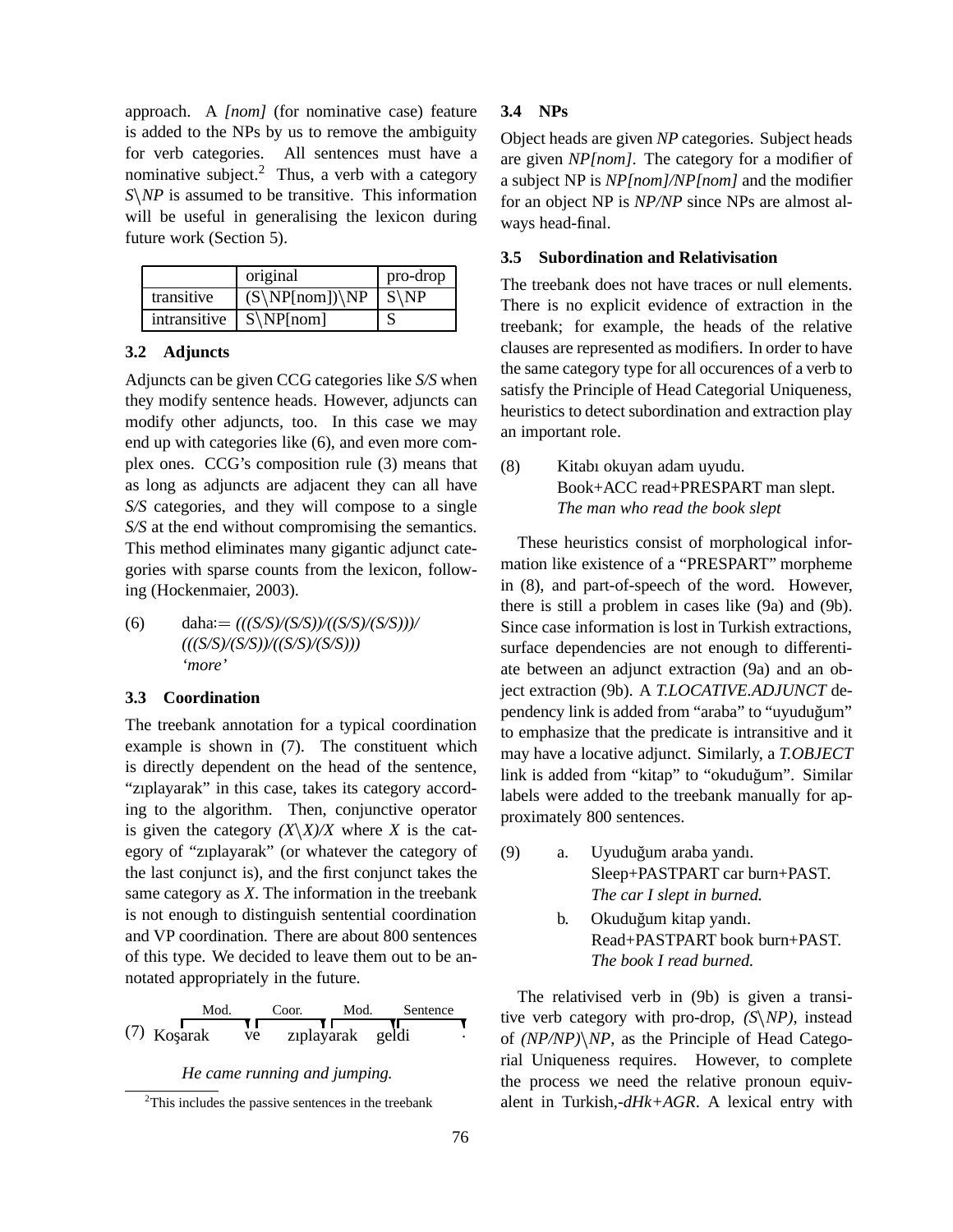category  $(NP/NP) \setminus (S \setminus NP)$  is created and added to the lexicon to give the categories in (10) following Bozşahin  $(2002).$ <sup>3</sup>

 $(10)$  Oku -duğum kitap yandı.<br>  $(10)$  S\ND (NDAUD\\S\ND) ND S\ND  $S\backslash NP$  $NP$  (NP/NP)  $(S\NP)$  1 NP) NP S NP

### **4 Results**

The output is a file with all the words and their CCG categories. The frequency information is also included so that it can be used in probabilistic parsing.

The most frequent words and their most frequent categories are given in Figure 4. The fact that the 8th most frequent word is the non-function word "dedi"(*said*) reveals the nature of the sources of the data —mostly newspapers and novels.

In Figure 5 the most frequent category types are shown. The distribution reflects the real usage of the language (some interesting categories are explained in the last column of the table). There are 518 distinct category types in total at the moment and 198 of them occur only once, but this is due to the fact that the treebank is relatively small (and there are quite a number of annotation mistakes in the version we are using).

In comparison with the English treebank lexicon (1224 types with around 417 occuring only once (Hockenmaier, 2003)) this probably is not a complete inventory of category types. It may be that dependency relations are too few to make the correct category assignment automatically. For instance, all adjectives and adverbs are marked as "MODI-FIER". Figure 6 shows that even after 4500 sentences the curve for most frequent categories has not converged. The data set is too small to give convergence and category types are still being added as unseen words appear. Hockenmaier (2003) shows that the curve for categories with frequencies greater than 5 starts to converge only after 10K sentences in the Penn Treebank.<sup>4</sup>



Figure 6: The growth of category types

#### **5 Future Work**

The lexicon is going to be trained and tested with a version of the statistical parser written by Hockenmaier (2003). There may be some alterations to the parser, since we will have to use different features to the ones that she used, such as morphological information.

Since the treebank is considerably small compared to the Penn WSJ treebank, generalisation of the lexicon and smoothing techniques will play a crucial role. Considering that there are many smallscale treebanks being developed for "understudied" languages, it is important to explore ways to boost the performances of statistical parsers from small amounts of human labeled data.

Generalisation of this lexicon using the formalism in Baldridge (2002) would result in a more compact lexicon, since a single entry would be enough for several word order permutations. We also expect that the more effective use of morphological information will give better results in terms of parsing performance. We are also considering the use of unlabelled data to learn word-category pairs.

#### **References**

- A.E. Ades and Mark Steedman. 1982. On the order of words. *Linguistics and Philosophy*, 4:517–558.
- Kazimierz Ajdukiewicz. 1935. Die syntaktische konnexitat. In *Polish Logic, ed. Storrs McCall, Oxford University Press*, pages 207–231.

 $3$ Current version of the treebank has empty 'MORPH' fields. Therefore, we are using dummy tokens for relative morphemes at the moment.

<sup>&</sup>lt;sup>4</sup>The slight increase after 3800 sentences may be because the data are not uniform. Relatively longer sentences from a history article start after short sentences from a novel.